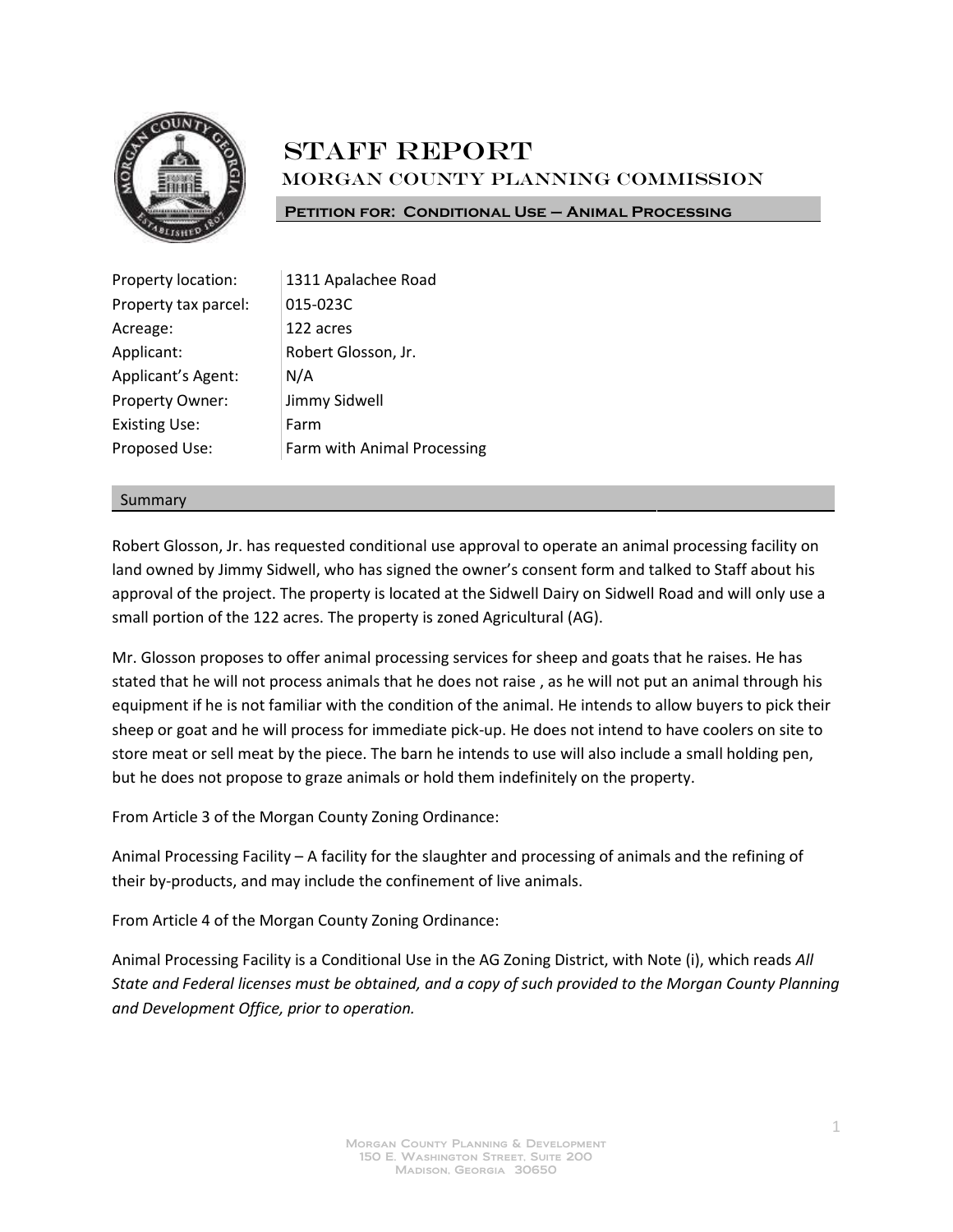



The photo at left shows the barn where the animal processing activities are proposed (red star indicates end to be used). The applicant intends to use only part of the barn and a small holding pen outside. See the applicant's submitted drawings for details. The applicant has an incinerator at his chicken houses on Beaver Dam Road and all waste will be disposed there. The lagoon, previously used by the dairy, will receive water used in cleaning the facility.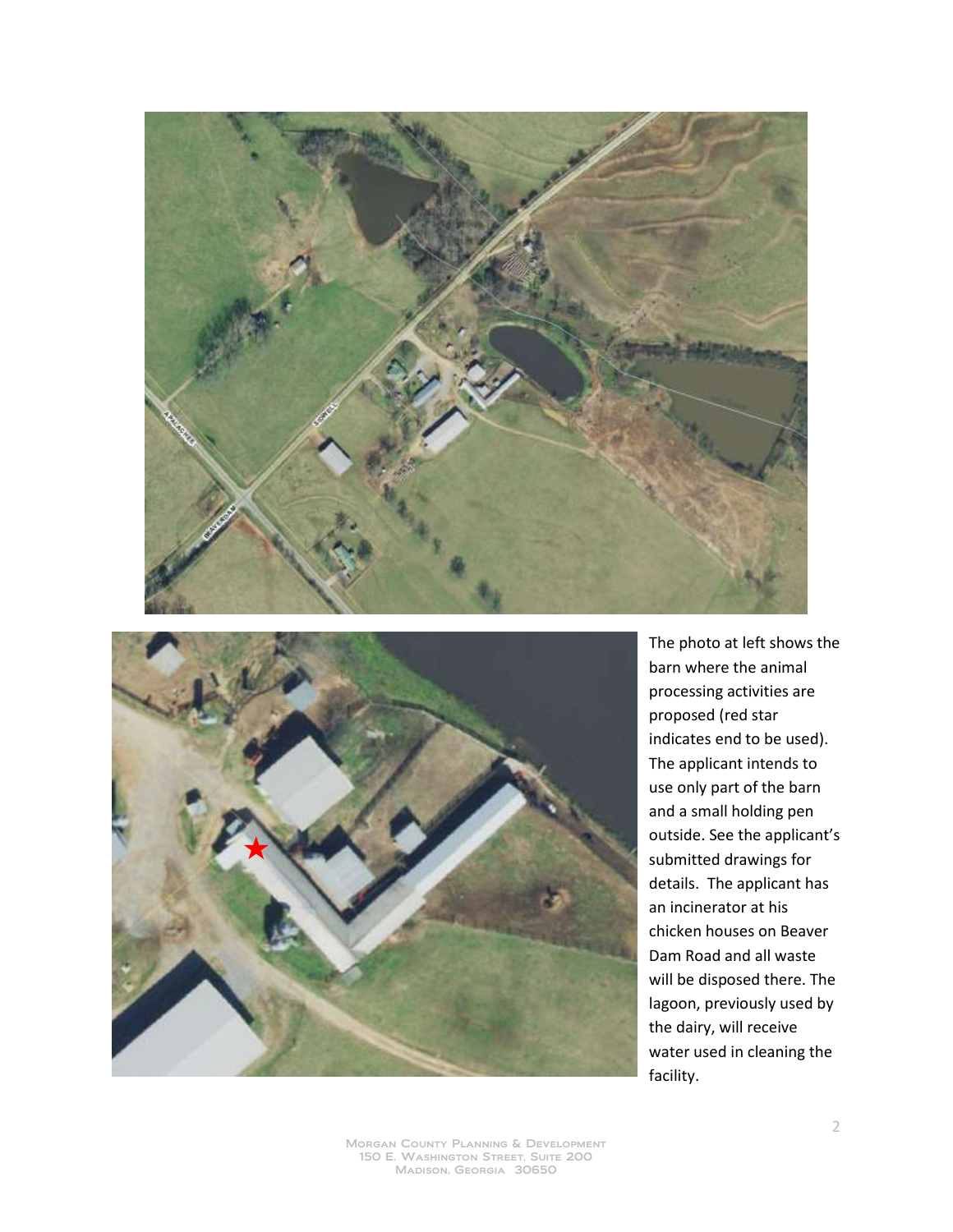

These photos show the part of the barn depicted in the applicant's submitted sketch. The top photo shows the holding pen proposed to be used as part of the animal slaughter facility (red fencing).

The property and surrounding area are within the Rural Living Character Area according to the Comprehensive Plan. Regarding businesses in this area, the Comp Plan states that, "when allowed, should be small scale, local serving businesses that reflect the rural and agricultural heritage of the area" (Pg. 18). The Comp Plan also states, "We will provide the opportunity for agricultural and forestry activities to remain a vital part of the community" (pg. 18).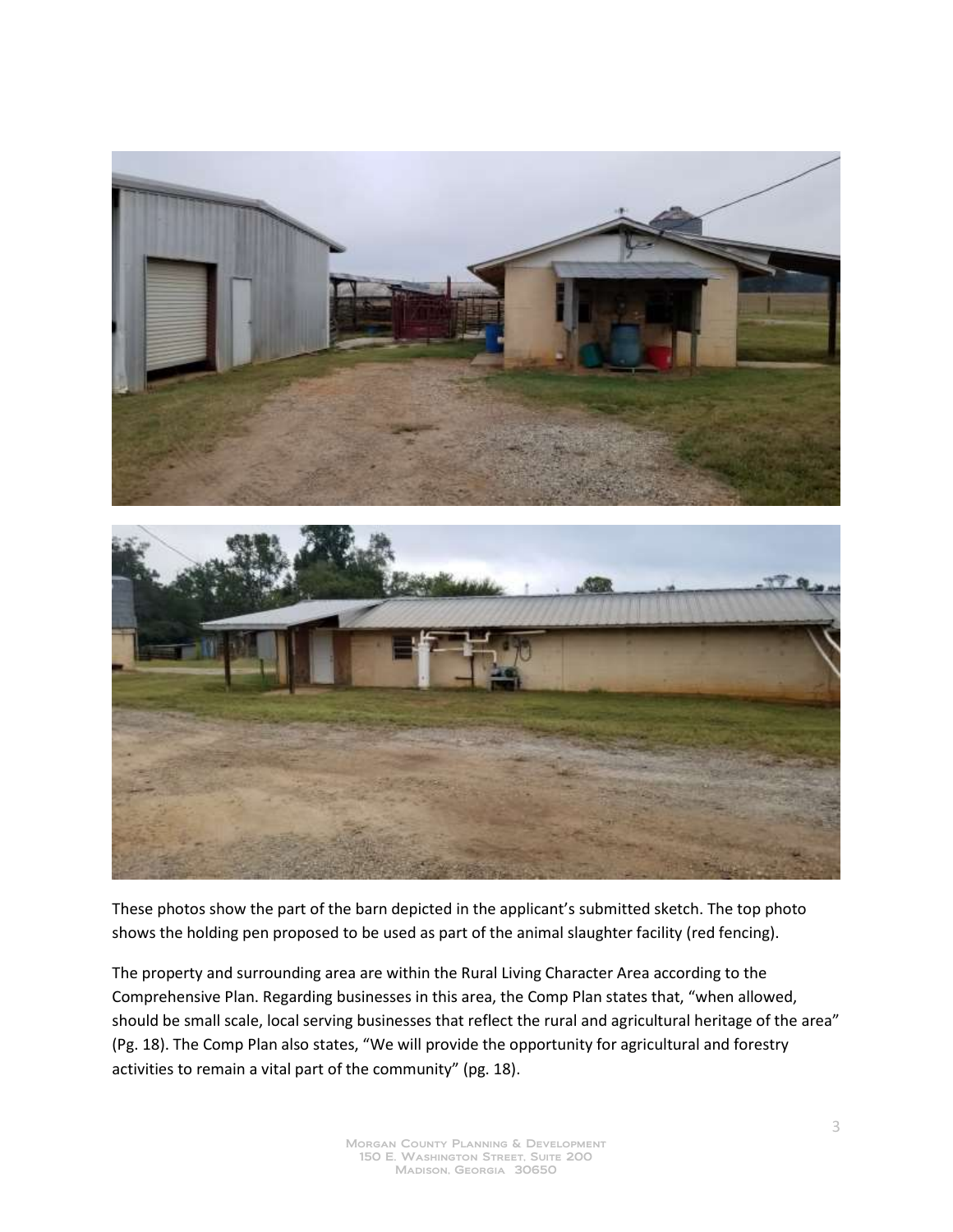#### Criteria for Consideration

Section 21.3.1 Required Findings from Conditional Use Approval from the Morgan County Zoning Ordinance:

- 1. Adequate provision is made by the applicant to reduce any adverse environmental impacts of the proposed use to an acceptable level;
- 2. Vehicular traffic and pedestrian movement on adjacent streets will not be substantially hindered or endangered;
- 3. Off-street parking and loading, and the entrance to and exit from such parking and loading, will be adequate in terms of location, amount and design to service the use;
- 4. Public facilities and utilities are capable of adequately serving the proposed use;
- 5. Granting the request would not be an illogical extension of a use which would introduce damaging volumes of (1) agricultural, (2) commercial, (3) industrial, or (4) high density apartment use into a stable neighborhood of well-maintained single family homes, and likely lead to decreasing surrounding property values, neighborhood deterioration, spreading of blight, and additional requests of a similar nature which would expand the problem;
- 6. Granting the request would not lead to congestion, noise and traffic hazards or overload public facilities, current or planned;
- 7. Granting the request would conform to the general expectation for the area population growth and distribution according to the Comprehensive Land Use Plan;
- 8. Granting the request would not lead to a major negative change in existing (1) levels of public service, (2) government employees or (3) fiscal stability;
- 9. Granting the request would not have a "domino effect," in that it becomes the opening wedge for further rapid growth, urbanization or other land-use change beyond what is indicated in the Comprehensive Land Use Plan.

#### Staff Comments

The use appears to be supported by the Comprehensive Plan, as the request allows for the adaptive use of a dairy barn and continues the agricultural use of the land. The applicant has run a successful poultry business for several years and is familiar with various state and federal laws related to agricultural operations.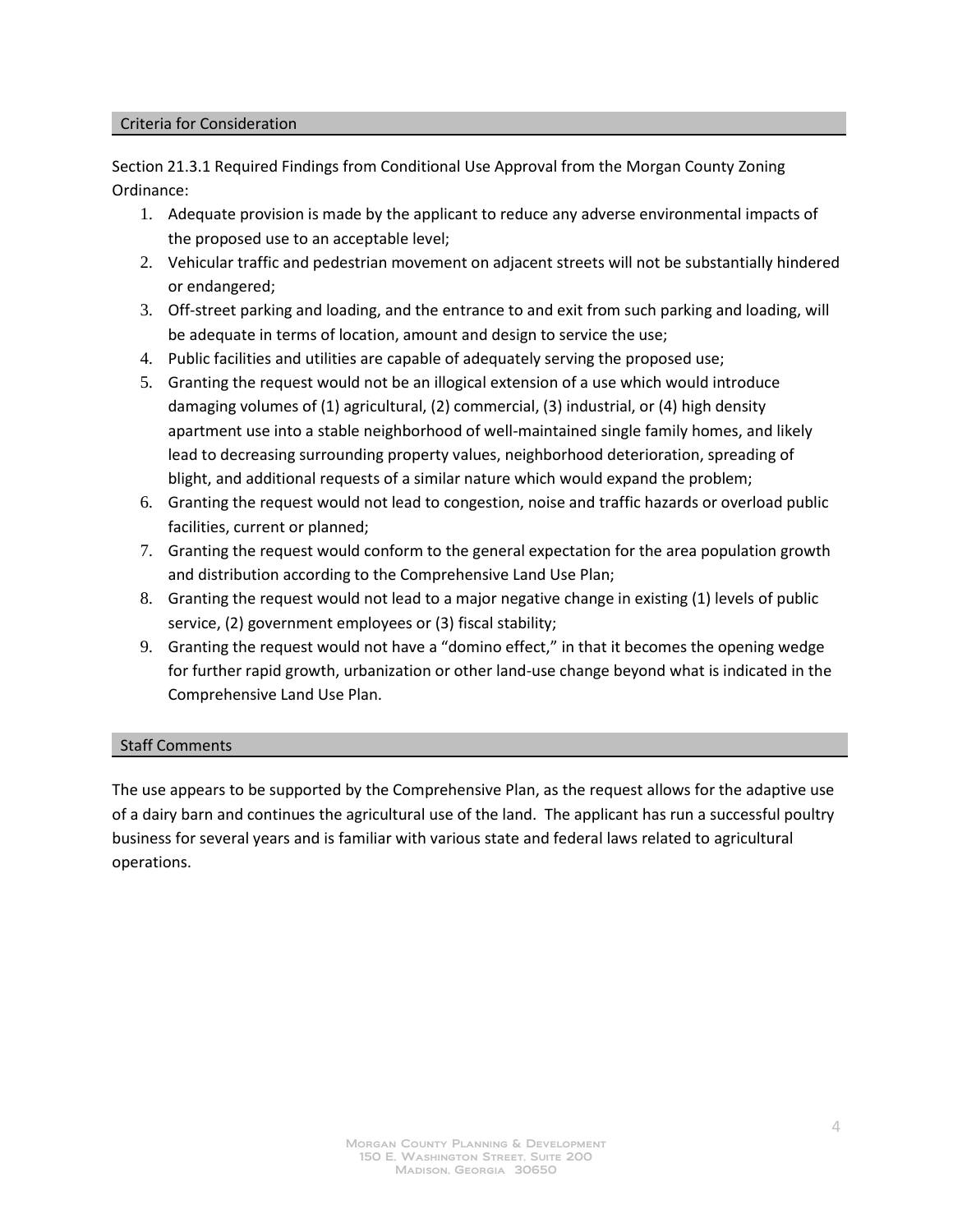## To the Morgan County Planning Commission

Glosson Farms would like to request a conditional use permit that would allow us to help meet the needs of our community. We raise various farm animals, mostly sheep and goats, and occasionally we have people come by the farm that are wanting fresh meat. Currently we are at an economic disadvantage because we can't provide this service. We are requesting permission to be able to humanely process animals from our farm. This service would be by appointment only. Animals that are not from Glosson Farms would not be warranted. Ideally one of our clients would call ahead requesting the opportunity to be able to choose their desired animal from our farm and we would process it immediately for their direct pickup. The live animals would be properly cared for, having access to food, clean water, and adequate shelter until the time of slaughtering. Since we would be selling directly to a consumer who would be present for the entire process, there would be no need for coolers or storage areas of processed carcasses. The waste and byproducts would be incinerated or taken to a rendering facility to ensure conditions are kept sanitary. We are hoping that we could eventually reach the point where we are processing 10-15 head per week. Several families have expressed interest in this project and we feel that we can be very successful in proving a fresh and wholesome product from our farm to their table.

### Thanks,

Robert Glosson Jr